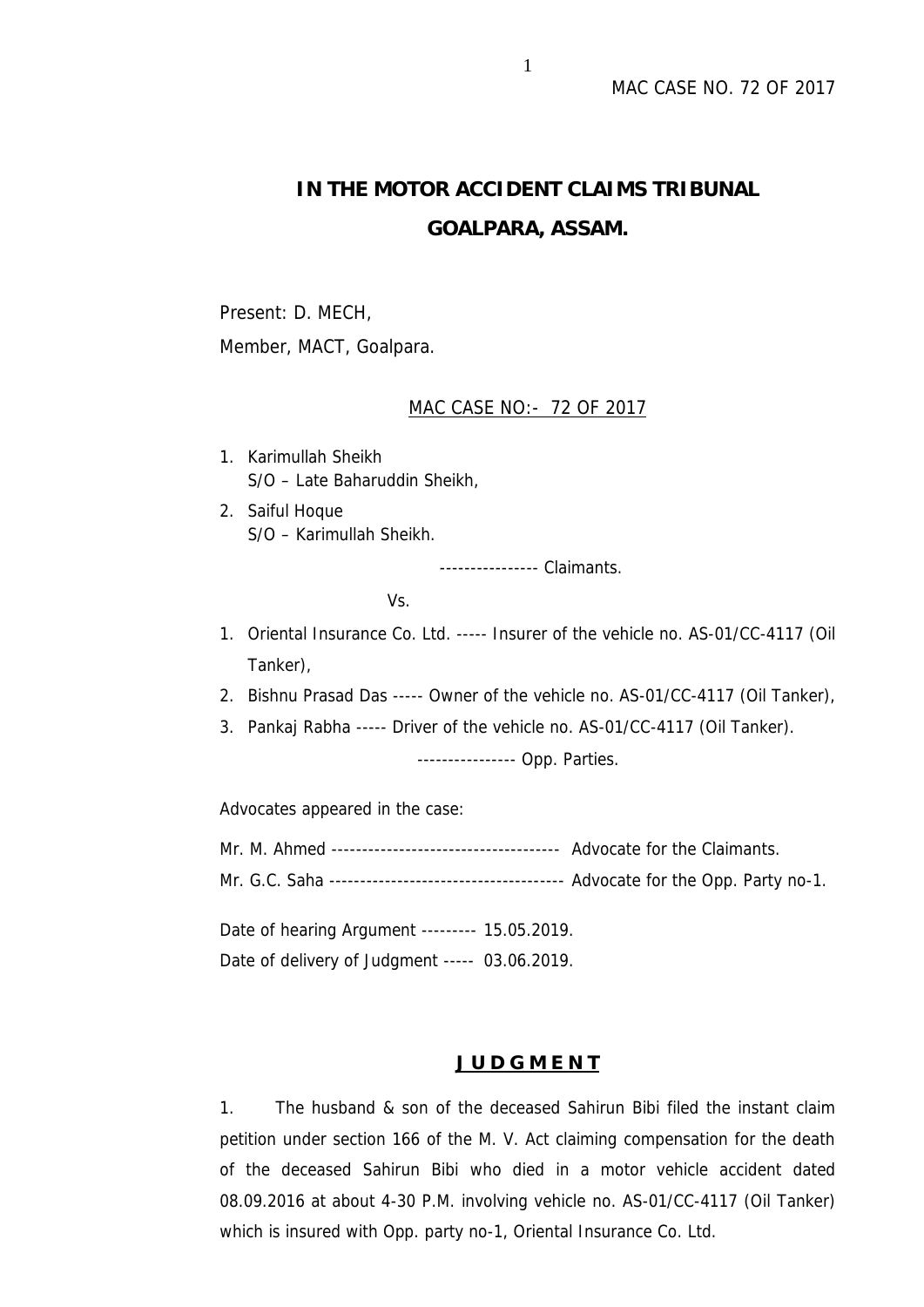2. The facts giving rise to this case is that on 08.09.2016 about 4-30 P.M. the claimantno-1 along with his wife Sahirun Bibi (since deceased) & brothers was travelling from Guwahati towards home at Godharbori in a vehicle no. AS- 18/B-4875 (Bolero). When the said vehcile reached near Makhipara, an accident of head on collision took place with the vehicle no. AS-01/CC-4117 (Oil Tanker) as a result the claimant no-1 and his wife suffered grievous injuries on their persons. Soon after the accident injured claimant no-1 and his wife were brought to Goalpara Civil hospital for treatment. The wife of the claimant no-1 suffered head injury; she was referred to G.N.R.C. where she collapsed due to injuries.

3. Regarding the accident the claimant no-2 lodged an FIR with the O/C of Dudhnoi P/S where upon a case being no. Dudhnoi P/S Case no. 107/2016 U/s 279/304(A) IPC is registered and on conclusion of the investigation submitted charge sheet ( G.R. No-2178/16) against the Opp. Party no-3.

4. All the Opp. Parties on record have contested the case by filing their written statements.

5. The Opp. Party no-1 the Oriental Insurance Co. Ltd. in its written statement, besides denying all the averments made in the claim petition, stated that the compensation claimed by the claimant side is excessive, exaggerated and having no real basis. The Insurance Co. denied the accident and put the claimant side in strict proof of the same. The Insurance Co. also denied the age, occupation and income of the deceased and put the claimant side in strict proof of the same. The Insurance Co. would not be liable to pay any compensation until and unless, it is proved that the driver of the offending vehicle had the valid driving licence and the conditions of the insurance policy were not violated by the Opp. Party insured. It is further stated that, duo to contributory negligence on the part of the driver of the vehicle No-AS-18/B-4875 (Bolero) the alleged accident took place. It is further stated that, the claim petition is liable to be dismissed on account of non-joinder of the owner driver and the insurance company of the vehicle No-AS-18/B-4875 (Blero). It is stated that, the driver of the vehicle no. AS-01/CC-4117 (Oil Tanker) did not possessed effective license at the material point of the accident, as such the company is not responsible to indemnify the claimants.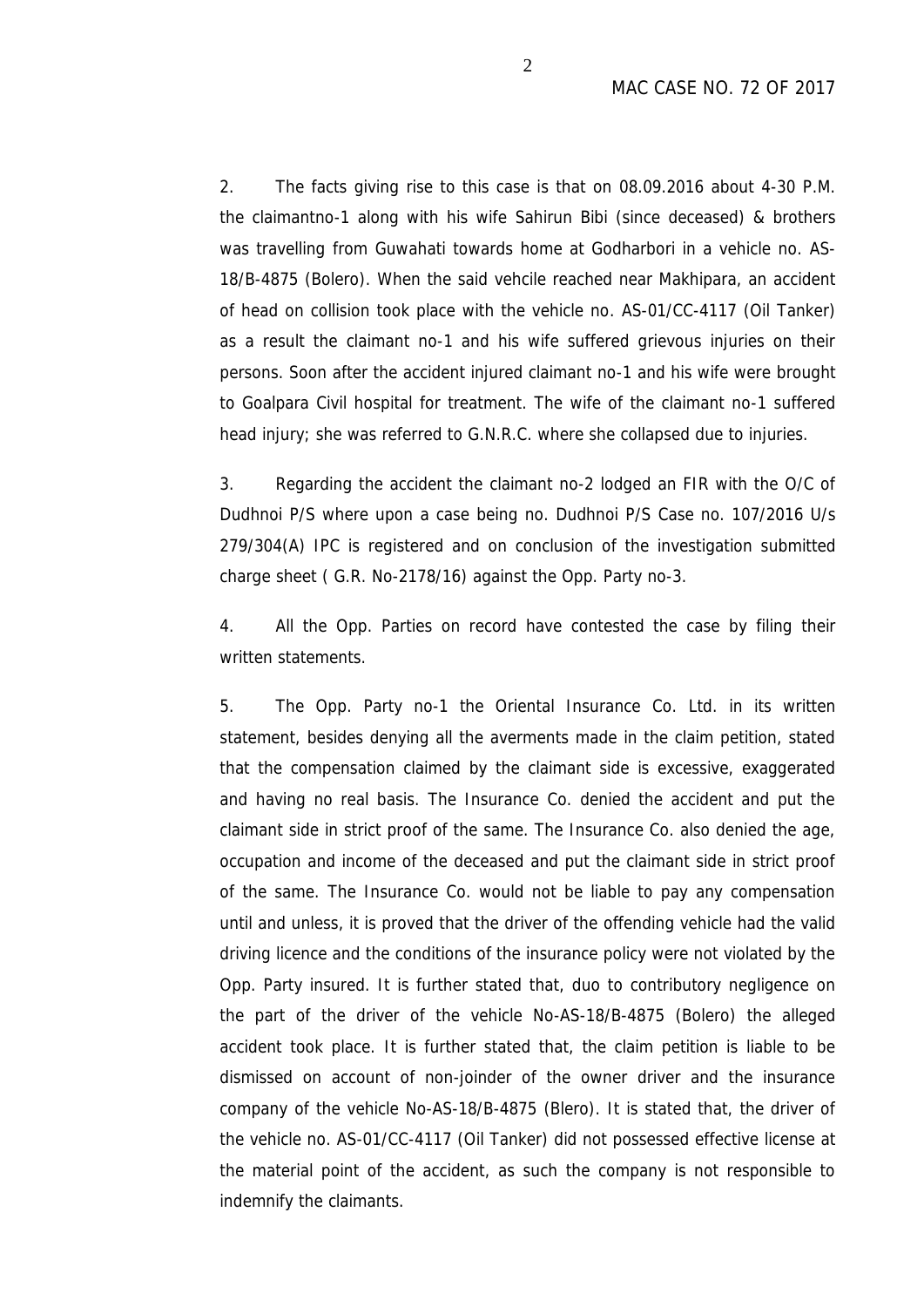6. The Opp. Party no-2 has inter-alia stated that, the his vehicle AS-01/CC- 4117 (Oil Tanker) is insured with Oriental Insurance Co. Ltd. (Opp. Party no-1) having valid insurance policy no- 322390/31/2016/7211 with valid coverage at the relevant time of accident as such he is not responsible to pay the compensation to the claimants. The Opp. Party no-3 the driver of the vehicle no. AS-01/CC-4117 (Oil Tanker) has stated that, the accident did not take place due to his negligent driving. He drove the vehicle with care and caution having with effective driving license no. AS1820130014795.

7. Upon the pleadings of both the sides, the following Issues were framed for the just decision of the case:

- I. Whether Sahirun Bibi died as a result of injuries sustained by her in the alleged motor vehicle accident on dated 08.09.2016 involving the vehicle bearing no. AS-01/CC-4117 (Oil Tanker) and whether the said accident took place due to rash and negligent driving of the aforesaid offending vehicle?
- II. Whether the claimant side is entitled to any compensation, and if yes, to what extent & by who amongst the Opp. Parties, the said compensation amount will be paid?

8. To prove the case, the claimant side examined one witness viz. Saiful Hoque as PW-1. During the examination of PW-1 he has exhibited the following documents:

- i. Ext. no-1: Certified copy of the FIR,
- ii. Ext. no-2: Certified copy of the charge sheet,
- iii. Ext. no-3: Certified copy of the seizure list,
- iv. Ext. no-4: Certified copy of the P.M Report.

9. The Opp. Party insurer side examined no witness. Perused the materials on record and upon consideration of the same, the Issues are decided as under:

#### ISSUE NO - I

(I) The claimant no-2 examined himself as PW-1 who is the son of the deceased Sahirun Bibi. The claimant side has averred in the claim petition and the claimant no-2 in his evidence has stated that the deceased was his mother.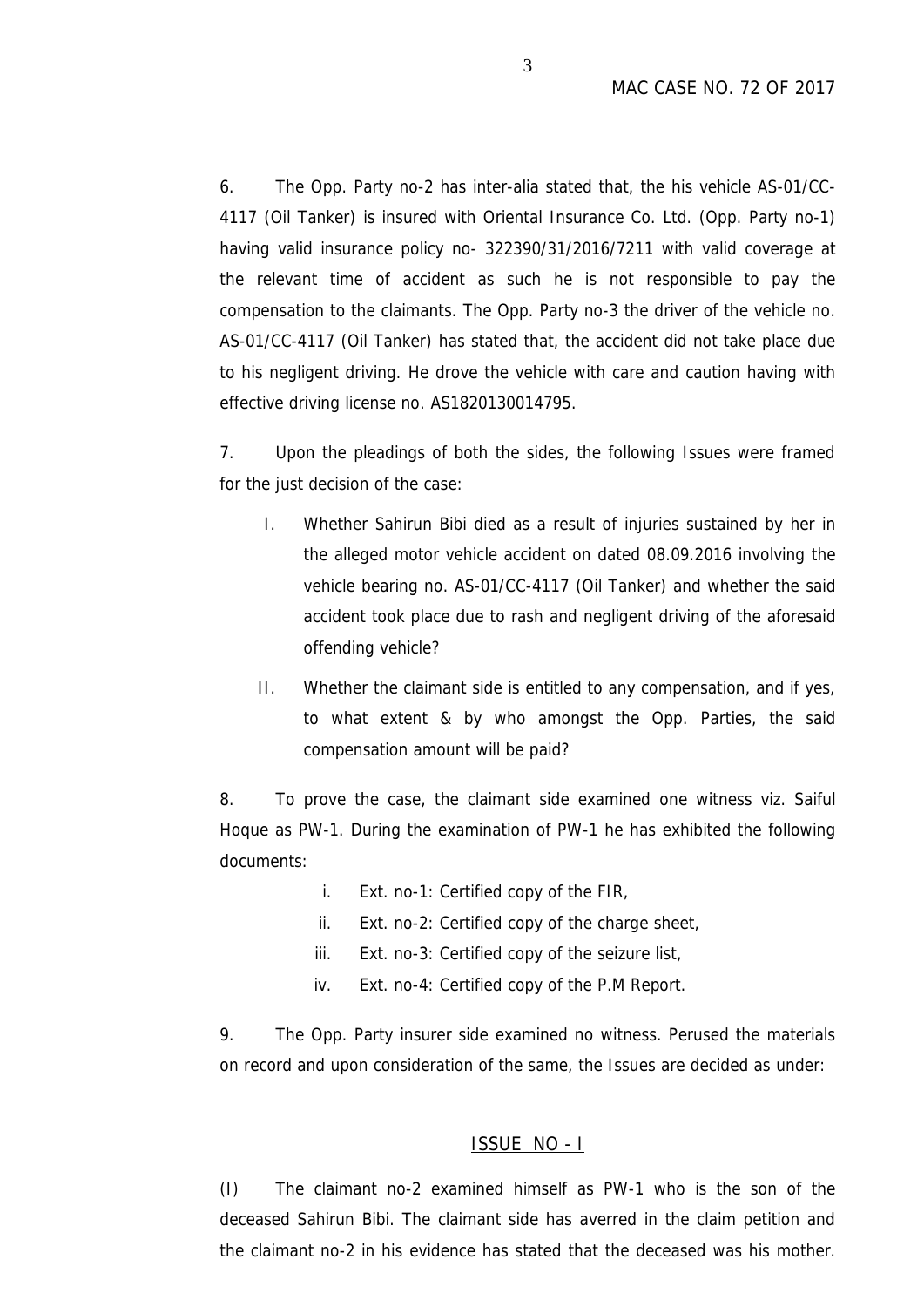On 08.09.2016 about 4-30 P.M. his father (Clamant no-1) along with his mother Sahirun Bibi (since deceased) & brothers were travelling from Guwahati towards home at Godharbori in a vehicle no. AS-18/B-4875 (Bolero) from Goalpara. When the said vehicle reached near Makhipara, an accident of head on collision took place with the vehicle no. AS-01/CC-4117 (Oil Tanker) as a result his father & mother suffered grievous injuries on their persons. Soon after the accident his injured parents were brought to Goalpara Civil hospital for treatment. His mother as suffered head injury, she was referred to G.N.R.C. where she collapsed to her injuries. He further stated that, his mother was sole earner of the family. His mother was a home maker and also used to look after the business of grocery shop, from which she earned Rs.15,000/- per month. They incurred Rs. 1,50,000/- as medical expenditure, funeral & performing ritual rites as per religion.

(II) Regarding the accident the he lodged an F.I.R. with the O/C of Dudhnoi P/S where upon a case being no. Dudhnoi P/S 107/2016 U/s 279/304(A) IPC is registered and on conclusion of the investigation submitted charge sheet (G.R. No-2178/16) against the Opp. Party no-3.

(III) The aforesaid witness has been cross examined by the Opp. Parties nos-1 & 4 but nothing has is elucidated, to disbelieve his evidence regarding the accidental death of Sahirun Bibi occurred on 08.09.2016.

(IV) I have scrutinized the evidence on record. Regarding the accident, Saiful Haque the son of the deceased lodged an F.I.R. (Ext. no-1) with the O/C of Dudhnoi police station, whereupon the police registered Dudhnoi P/S Case no- 107/16 U/s 279/304(A) IPC & submitted charge sheet against the driver (Opp. Party no-3) of the vehicle (Bolero). I have perused the certified copy of charge sheet of Dudhnoi P.S. case no. 107/16. Ext. no-2 is submitted by the police after completion of investigation of Dudhnoi P.S. case no. 107/2016 in connection with a motor vehicular accident which is under consideration. From Ext. no-2, it is found that the police after completion of investigation, submitted charge sheet against the Opp. Party no-3, the driver of the offending vehicle i.e., Oil Tanker, showing him as an accused in the case and stating that the accident causing death Sahirun Bibi had taken place due to rash and negligent driving of the vehicle bearing registration no. AS-01/CC-4117 (Oil Tanker) by Opp. Party no-3,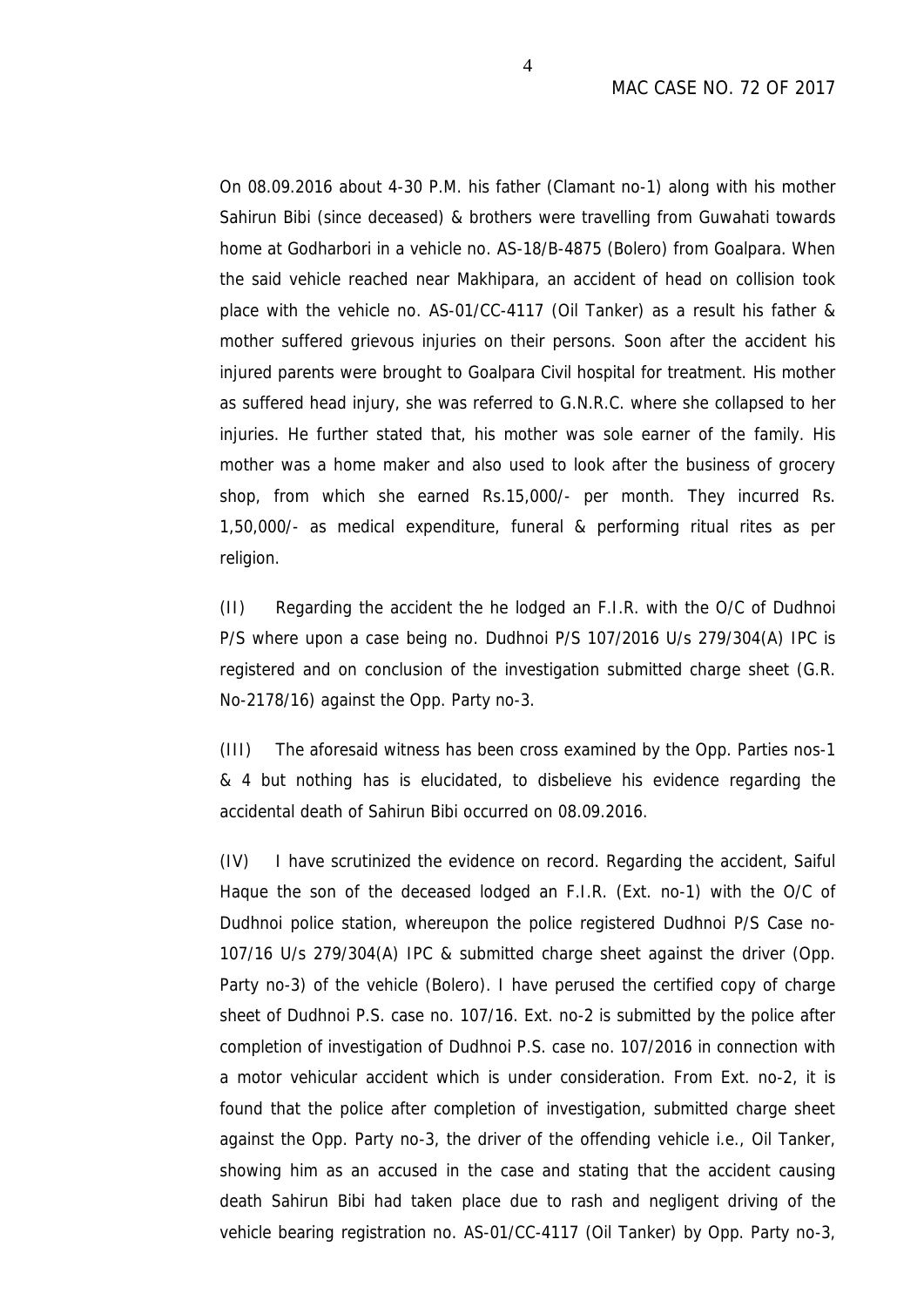the driver of the offending vehicle. The submission of charge sheet against the driver of the offending vehicle can be considered as sufficient evidence of rash and negligent driving of that vehicle. In the absence of any evidence contrary there to, filing of the charge sheet, itself shows that the driver of the vehicle was driving the same in a rash and negligent manner. **In a decision of Hon'ble Kerala High Court reported in 2012 (1) TAC 816,** a Division Bench of the Hon'ble Court held that filing of a charge sheet can be reckoned as sufficient evidence of negligence in a claim u/s 166 of the M.V. Act and if anyone of the Parties do not accept such charge sheet, burden must be on such Party to adduce oral evidence. The Hon'ble High Court also observed that if the charge sheet does not satisfy judicial conscience, the issue of negligence must be decided on the other evidence.

(V) Thus, from the aforesaid discussion, I do hold that, the driver of the offending vehicle bearing no. AS-01/CC-4117 (Oil Tanker) drove the said vehicle in rash and negligent manner for which he is responsible for the alleged accident solely.

(VI) It is held in **Mallamma vs. Balaji And Others, 2004ACJ368** that, filing of the charge sheet against the driver is also a prima facie case to hold that, the driver of the said lorry was responsible for the accident and burden shifts on him to prove the same.

(VII) The Opp. Party sides did not adduce any rebuttal evidence. Even the Opp. Party no-3, the driver of the offending vehicle did not appear to contest the case by adducing evidence. In view of the above evidence of the claimant side and in the absence of any evidence contrary thereto, there can be no escape from the conclusion that the driver Opp. Party no-3 drove of the vehicle bearing registration no. AS-01/CC-4117 (Oil Tanker) in rash and negligence manner.

(VIII) Hence issue is decided in favour of the claimant side.

#### ISSUE NO-II

(I) In view of the discussion and decision made in Issue No-I, I am of the opinion that the claimant side is entitled to compensation.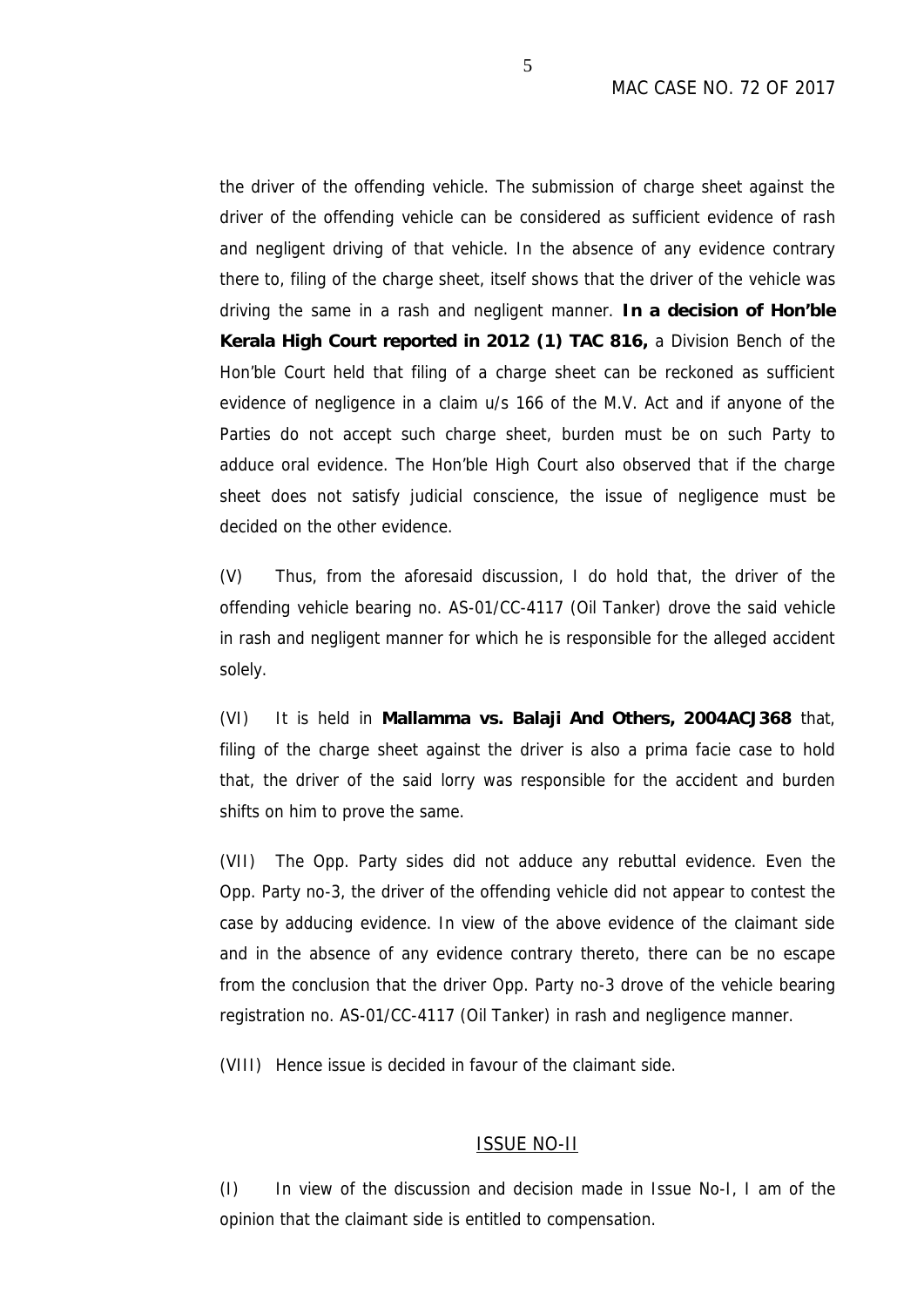(II) It is admitted fact that the accident involving vehicle is insured with the Opp. Party no-1. I have allowed the claimants petition for the following reasons:

- 1) The claimant has adduced sufficient evidence to prove the accident and negligence of the driver of the offending vehicle which resulted in death of Sahirun Bibi.
- 2) The claimants have filed material documents to prove the factum of the accident and the persons involved therein.
- 3) The documents clearly established the identity of the vehicle involved in the accident, the identity of the driver negligently driving the vehicle, the identity of the owner of the Oil Tanker, the name of the insurer of the offending vehicle, the period of coverage of insurance of the vehicle, the details of the fact of the accident vide Ext. no-1 in the police station concerned in relation to the accident, post-mortem report of the deceased Ext. no-4
- 4) So far as the driver & owner of the offending vehicle are concerned, they were not entered into the witness box to rebut the allegations of the claimants made in claim petition and the evidence. In fact the owner remained absent in proceeding after filing their written statements. An adverse inference against both can be drawn.
- 5) On the other hand the claimant has examined one witness and thereby discharges her initial burden to prove the case.

(III) The claimant in the instant case are the husband & son of the deceased Sahirun Bibi it has come in the evidence the deceased was around 45 years of age and left behind her husband, one son. It has not come in record that she was earning around Rs.15,000/- per month by doing household work, grocery business, but as no any corroborative evidence & cogent evidence has brought on record by the claimant to establish that the deceased used to earn Rs.15,000/- per month from grocery business.

(IV) In J.K. Trivedi vs. K.D. Kumbhar 2015,(I) TAC.673 (S.C), his lordship held in para no 11 that, 'Even assuming J.J. Trivedi was not self-employed doing embroidery and tailoring work, the facts remains that she was a house wife and a home maker. It is hard to monetize the domestic work done by a house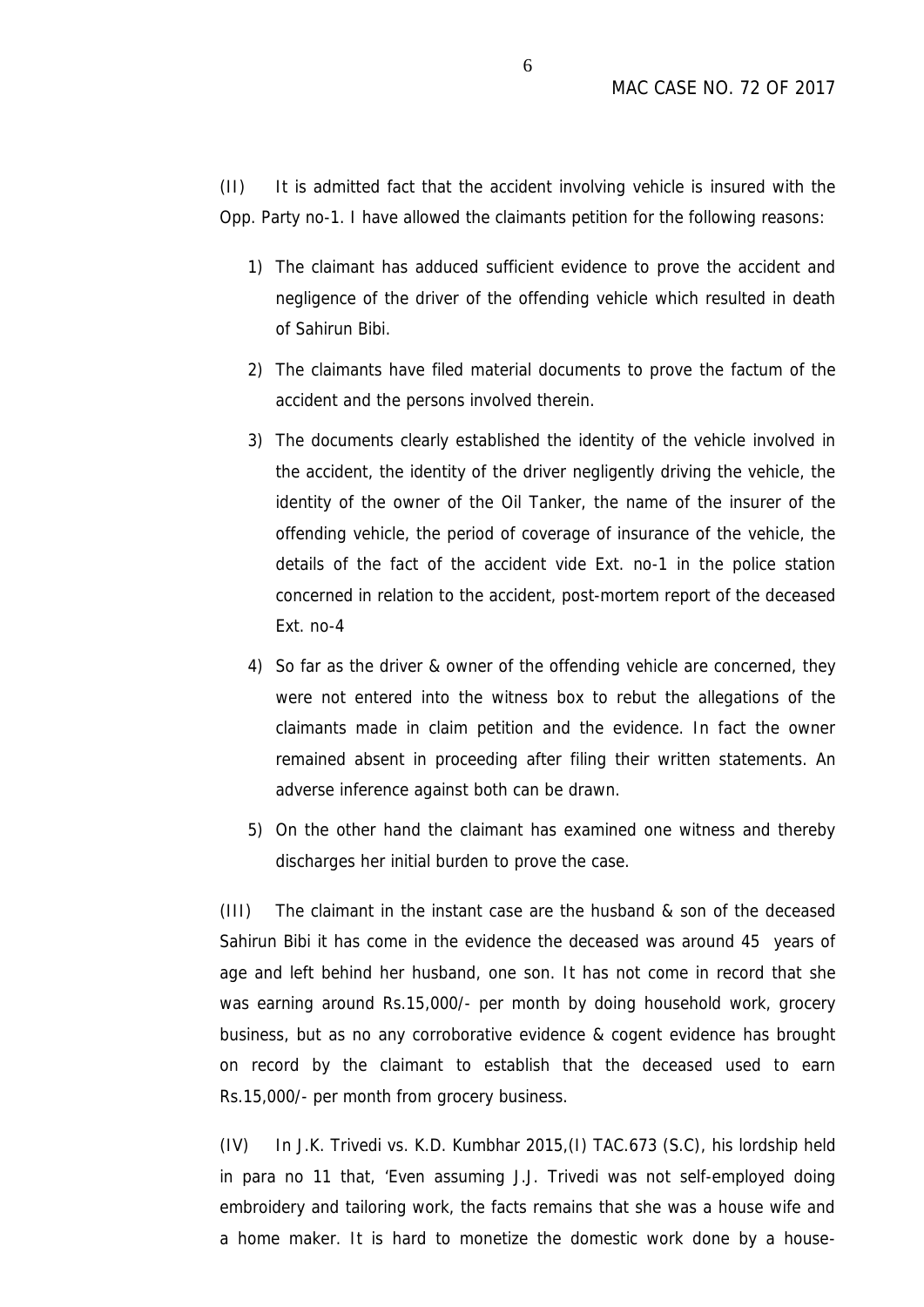mother. The service of mother wife is available 24 hours and her duties are never fixed. Courts have recognized the contribution made by the wife to the house is invaluable and that it cannot be computed in terms of money. A house wife /home maker does not work by the clock and she is in constant attendance of the family throughout and such services rendered by the home maker…………, it is reasonable to fix her income at Rs.3,000/- per month." Recognizing the services of home maker and that domestic services have to be recognized in terms of money, in Arun Kumar Agarwal & another v National Insurance com.Ltd. & others ,(2010)9 SCC 218 2010(3) TAC323 , the Honble' Supreme court has held as follows

"The alternative to imputing money values is to measure the time taken to produce these services and compare theses with the commercially viable…………………………………………………………………………………………………

…………………………. The courts and Tribunals should do well to factor these considerations in assessing compensation for house wives who are victims of road accidents and quantifying the amount in the name of fixing 'just compensation'."

(V) Having regard to all the facts and circumstances of the case I consider it proper to take Rs.3,000/- to be her monthly income. Deducting 1/3<sup>rd</sup> towards personal expenses, I get Rs.2,000/-. The claimant is also entitled to claim loss of future prospects @ 25% which works out Rs. 500/- thus making total Rs. 2,500/- . Applying the multiplier of 14, I get Rs. 2,500 x 12 x 14= Rs. 4,20,000/- To the aforementioned amount I add and accordingly awarded Rs.15,000/- for funeral expenses, Rs. 15,000/- for loss of estate, Rs. 15,000/- for pain and suffering, Rs. 20,000/- for loss of love and affection. In this way the claimants are held entitled to claim Rs. 4,85,000/- by way of compensation from the Opp. Party no-1 Oriental Insurance Company Ltd. The amount awarded shall carry interest @ 6% p.a. from the date of institution of claim petition i.e. 20.03.2017 till realisation.

(VI) That the offending vehicle bearing no. AS-01/CC-4117 (Oil Tanker) at the time of accident, is duly insured with Opp. Party no-1, Oriental Insurance Co. Ltd. which, is not in dispute. As such, the Opp. Party no-1, Oriental Insurance Co. Ltd. is to satisfy the award. The Opp. Party nos-2 & 3 have no liability.